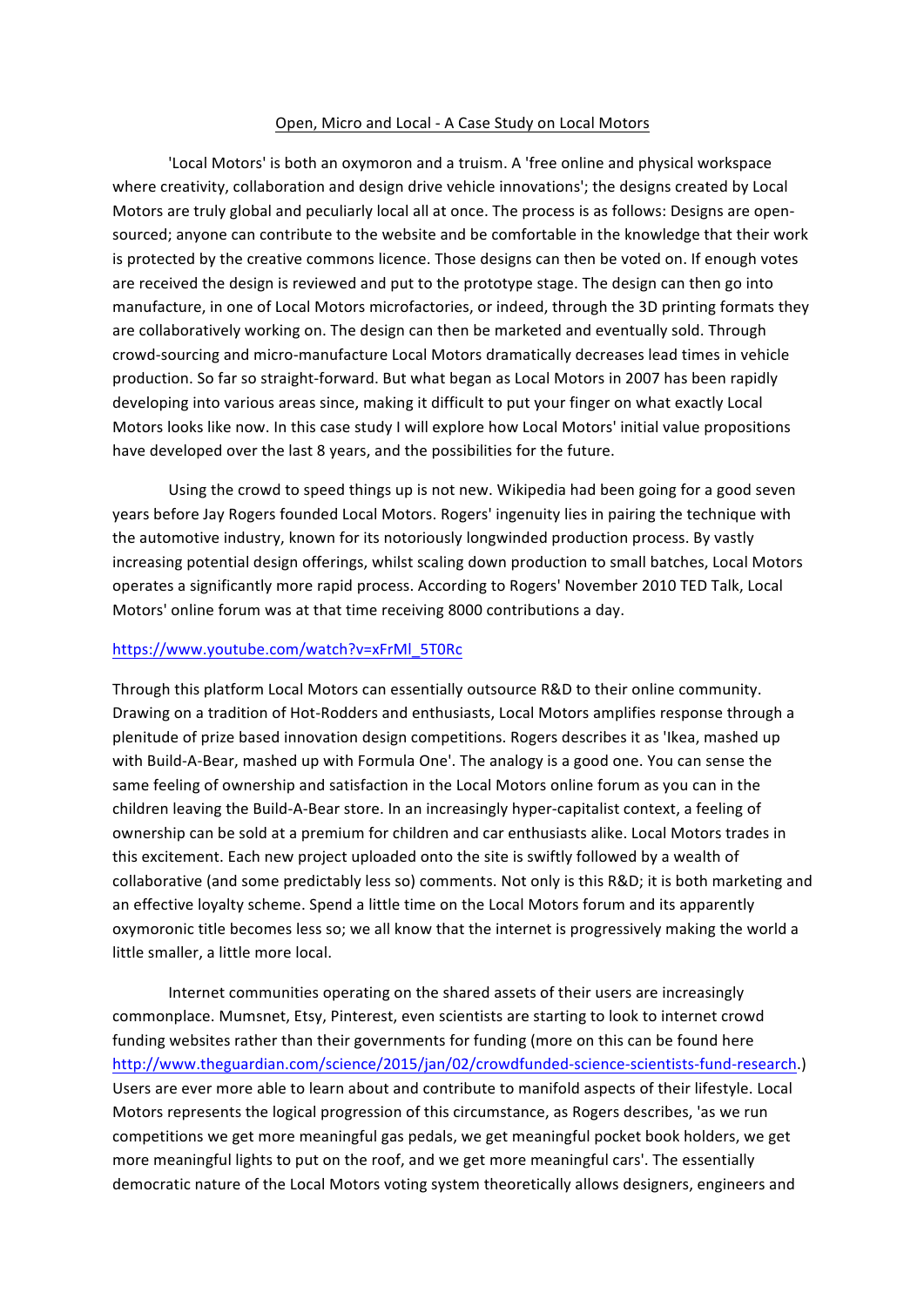car enthusiasts to engage in equally formative discussion. Significantly, Rogers has connected this spirit of open innovation with the technologies that facilitate it. In September of 2014 Local Motors debuted the Strati (Italian for layers) at the International Manufacturing Technology Show. The ITMS was a platform for Local Motors to demonstrate their commitment to doing something different with the automotive industry; not only was the Strati shown at the ITMS, it was manufactured there too. The Strati can be printed in 44 hours, after which only the mechanised parts such as the battery, suspension and motor need to be fitted. Local Motors states that they aim to get this time down to 22 hours. They repeated the trick at the North American International Auto Show in January of this year, this time offering visitors a chance to test-drive the car in its mid model refresh stage.

A video of one such test drive can be viewed here: http://www.bbc.co.uk/news/business-30802723

And a time-lapse of the 3D Printing process here: https://www.youtube.com/watch?v=daioWlkH7ZI

3D printing technology fits neatly with the community-driven nature of Local Motors' crowd sourcing ideology. All the users that have collaborated on the project, indeed, even members of the community that haven't, will be able to download the digital 3D print files and build manual. Theoretically, anyone can print their own Strati at home (for those without a 3D Printer large enough, Local Motors have also produced a 1:10 scale for printing a small model).

The speed with which the Strati can be manufactured is integral to Local Motors' value proposition. As Rogers described at the NAIAS, the Strati is currently at its mid model refresh stage, a stage that is normally only reached two to three years into a car's development. It has taken only two to three months for Local Motors to get to this stage, and they hope to have the Strati available for retail by the end of the year. The whole process is part of what is being called direct digital manufacture, and is representative of the kind of micro-manufacture they are developing.

Local Motors currently has three microfactories, and hopes to build one hundred in the next ten years. These are experiments in small scale production, but they stand to prompt a significant adjustment to the way we look at car production. Each microfactory is designed to produce specific vehicles, responding to the local community and its resources. Through this deeper understanding of the locality in which the factory operates, coupled with small batch production and the vast input and collaboration of the design stage, Local Motors intends to drastically reduce lead times.

A short video on the Local Motors microfactories can be found here : https://localmotors.com/microfactory/

Local Motors' ability to set new paradigms for typically time-intensive manufacturing processes has prompted interest in fields other than the automotive industry. In March 2014 General Electric announced their partnership with Local Motors, working together to put in place a new model for the manufacturing industry of home appliances. Through First Build, a co-create forum much like Local Motors', General Electric encourage an online community to submit and collaborate on ideas. Those designs that are successful are then produced in a Local Motors microfactory. The First Build microfactory was opened in July 2014, as a collaboration between Local Motors, General Electric and the University of Louisville.

Local Motors is very much a future concept. Its unique value propositions are dependent on a developing understanding of how users can utilize online communities to shape their daily lives,